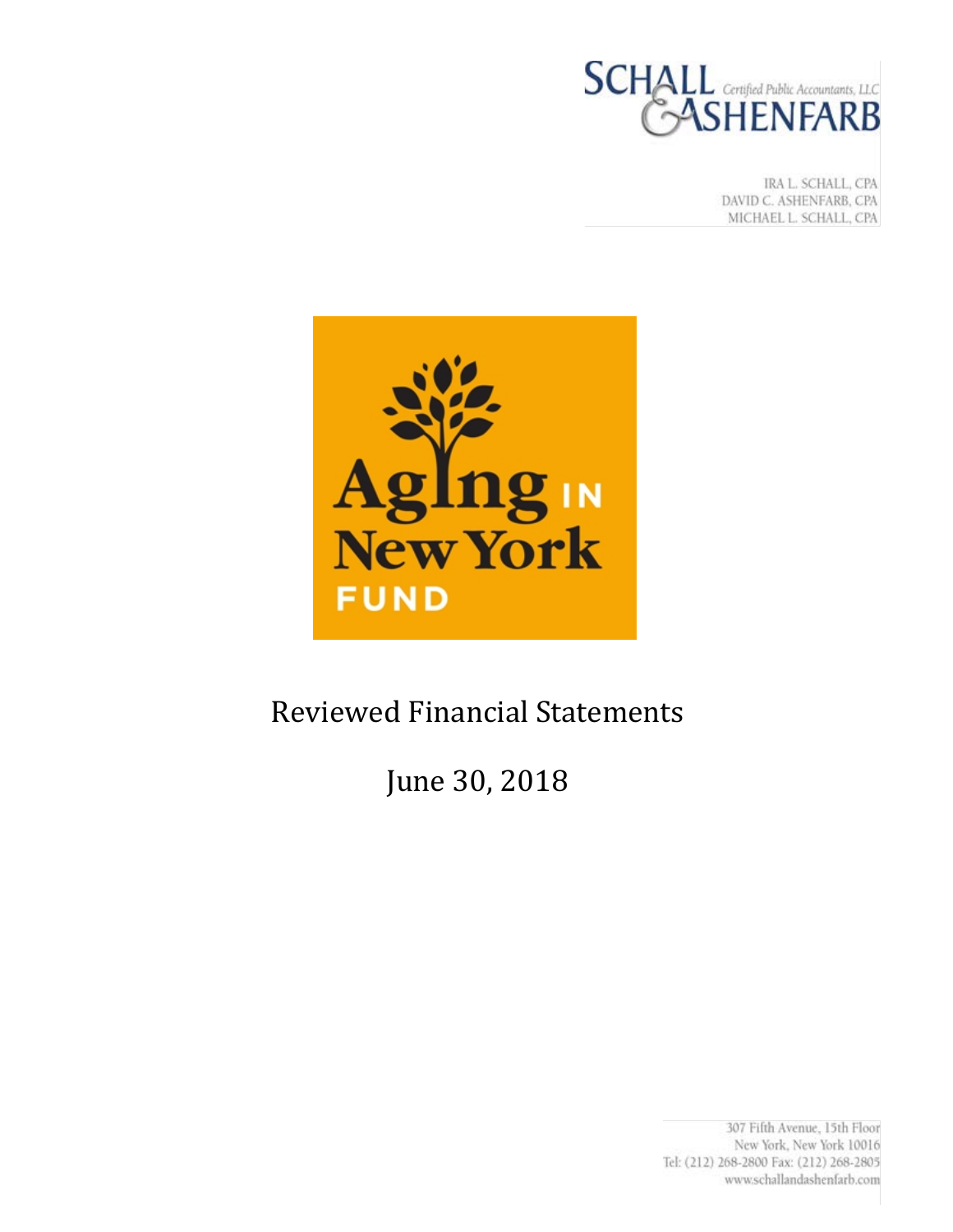

IRA L. SCHALL, CPA DAVID C. ASHENFARB, CPA MICHAEL L. SCHALL, CPA

## **Independent Accountant's Review Report**

To the Board of Directors of Aging in New York Fund, Inc.

We have reviewed the accompanying financial statements of Aging in New York Fund, Inc. ("ANYF"), which comprise the statement of financial position as of June 30, 2018, and the related statements of activities, functional expenses, and cash flows for the years then ended. A review includes primarily applying analytical procedures to management's financial data and making inquiries of management. A review is substantially less in scope than an audit, the objective of which is the expression of an opinion regarding the financial statements as a whole. Accordingly, we do not express such an opinion.

## **Management's Responsibility for the Financial Statements**

Management is responsible for the preparation and fair presentation of these financial statements in accordance with accounting principles generally accepted in the United States of America; this includes the design, implementation, and maintenance of internal control relevant to the preparation and fair presentation of the financial statements that are free from material misstatement whether due to fraud or error.

### **Accountant's Responsibility**

Our responsibility is to conduct the review engagement in accordance with Statements on Standards for Accounting and Review Services promulgated by the Accounting and Review Services Committee of the AICPA. Those standards require us to perform procedures to obtain limited assurance as a basis for reporting whether we are aware of any material modifications that should be made to the financial statements for them to be in accordance with accounting principles generally accepted in the United States of America. We believe that the results of our procedures provide a reasonable basis for our conclusion.

#### **Accountant's Conclusion**

Based on our review, we are not aware of any material modifications that should be made to the accompanying financial statements in order for them to be in accordance with accounting principles generally accepted in the United States of America

#### **Summarized Comparative Information**

We previously reviewed Aging in New York Fund, Inc.'s June 30, 2017 financial statements and in our conclusion dated April 12, 2018 stated that, based on our review, we were not aware of any material modifications that should be made to the June 30, 2017 financial statements in order for them to be in accordance with accounting principles generally accepted in the United States of America.

Schall + Ashenfarb

Schall & Ashenfarb Certified Public Accountants, LLC

307 Fifth Avenue, 15th Floor New York, New York 10016 Tel: (212) 268-2800 Fax: (212) 268-2805 www.schallandashenfarb.com

February 14, 2019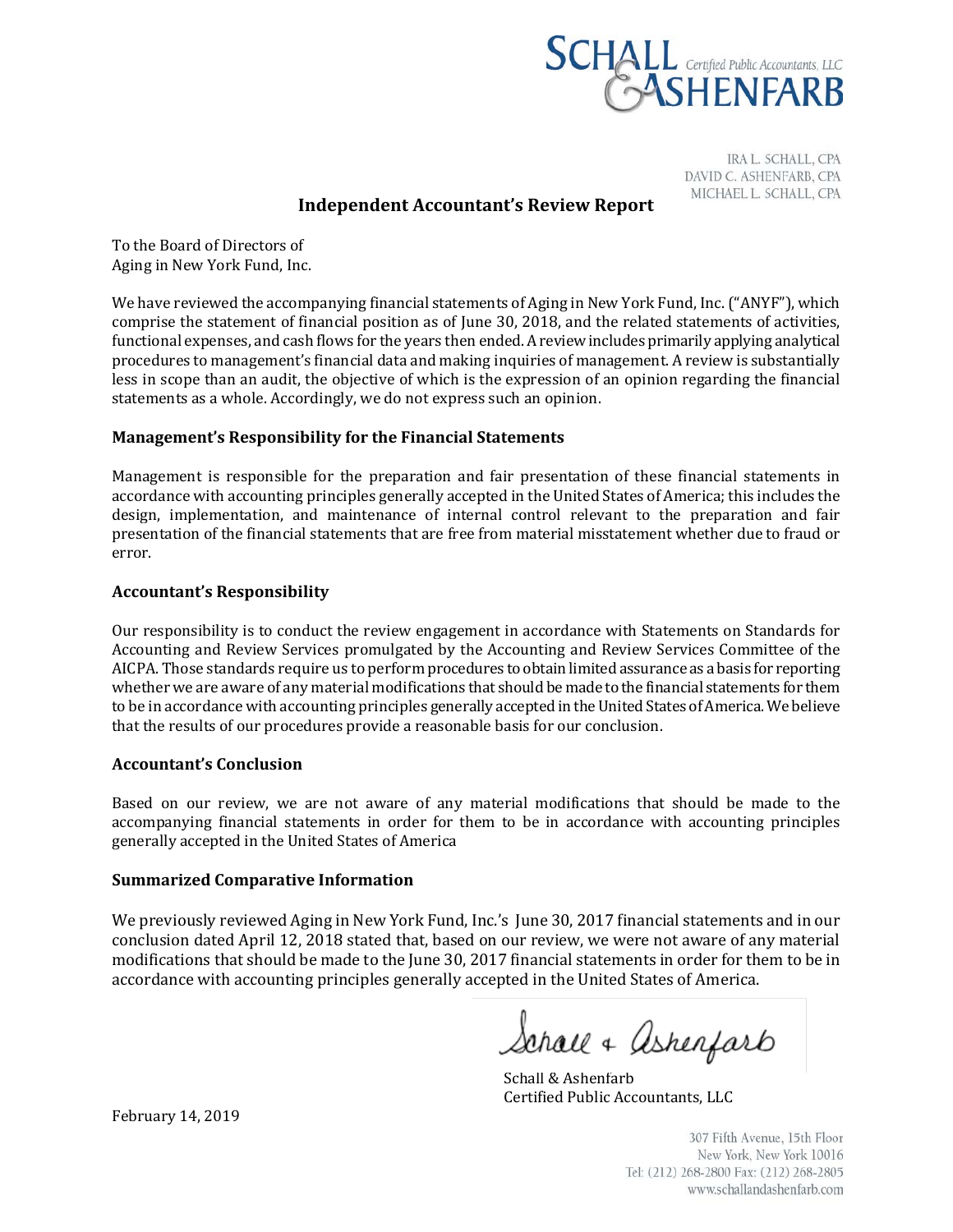# **AGING IN NEW YORK FUND, INC. STATEMENT OF FINANCIAL POSITION AS OF JUNE 30, 2018**

(With comparative totals as of June 30, 2017)

|                                   | 6/30/18   | 6/30/17   |
|-----------------------------------|-----------|-----------|
| <b>Assets</b>                     |           |           |
|                                   |           |           |
| Cash and cash equivalents         | \$335,476 | \$360,117 |
| Investments                       | 225,906   | 223,098   |
| Grants receivable                 | 39,536    | 65,702    |
| Prepaid expenses and other assets | 4,751     | 4,556     |
| Fixed assets, net (Note 4)        | 43,141    | 17,601    |
| Total assets                      | \$648,810 | \$671,074 |

# **Liabilities and Net Assets**

| Liabilities:                          |           |           |
|---------------------------------------|-----------|-----------|
| Accounts payable and accrued expenses | \$10,041  | \$17,011  |
| Total liabilities                     | 10,041    | 17,011    |
|                                       |           |           |
| Net assets:                           |           |           |
| <i><u><b>I</b>Inrestricted</u></i>    | 501,236   | 485,757   |
| Temporarily restricted (Note 5)       | 137,533   | 168,306   |
| Total net assets                      | 638,769   | 654,063   |
|                                       |           |           |
| Total liabilities and net assets      | \$648,810 | \$671,074 |
|                                       |           |           |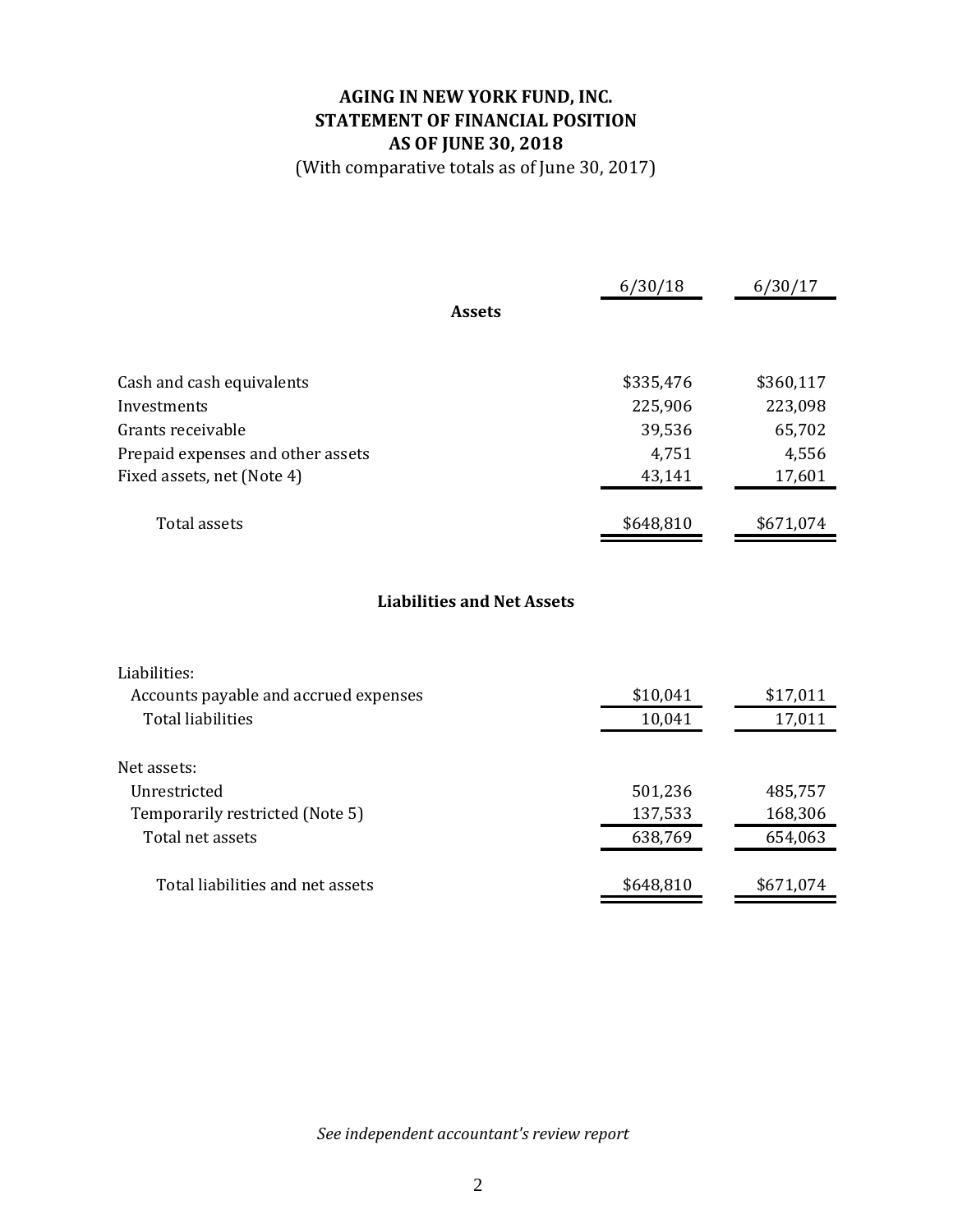# **AGING IN NEW YORK FUND, INC. STATEMENT OF ACTIVITIES FOR THE YEAR ENDED JUNE 30, 2018**

(With comparative totals for the year ended June 30, 2017)

|                                       |              | Temporarily      | Total            | Total            |
|---------------------------------------|--------------|------------------|------------------|------------------|
|                                       | Unrestricted | Restricted       | 6/30/18          | 6/30/17          |
| Public support and revenue:           |              |                  |                  |                  |
| Government grants                     | \$299,482    |                  | \$299,482        | \$278,793        |
| Contributions                         | 13,111       | \$15,996         | 29,107           | 173,893          |
| Interest income (Note 3)              | 1,566        |                  | 1,566            | 268              |
| In-kind contributions (Note 7)        | 168,744      |                  | 168,744          | 356,650          |
| Other income                          |              |                  | 0                | 15,460           |
| Net assets released from restrictions | 46,769       | (46, 769)        | $\boldsymbol{0}$ | $\boldsymbol{0}$ |
| Total public support and revenue      | 529,672      | (30, 773)        | 498,899          | 825,064          |
| Expenses:                             |              |                  |                  |                  |
| Program services                      | 355,931      |                  | 355,931          | 558,633          |
| Supporting services:                  |              |                  |                  |                  |
| Management and general                | 142,892      |                  | 142,892          | 191,963          |
| Fundraising                           | 15,370       |                  | 15,370           | 21,620           |
| Total expenses                        | 514,193      | $\boldsymbol{0}$ | 514,193          | 772,216          |
| Change in net assets                  | 15,479       | (30, 773)        | (15, 294)        | 52,848           |
| Net assets - beginning                | 485,757      | 168,306          | 654,063          | 601,215          |
| Net assets - ending                   | \$501,236    | \$137,533        | \$638,769        | \$654,063        |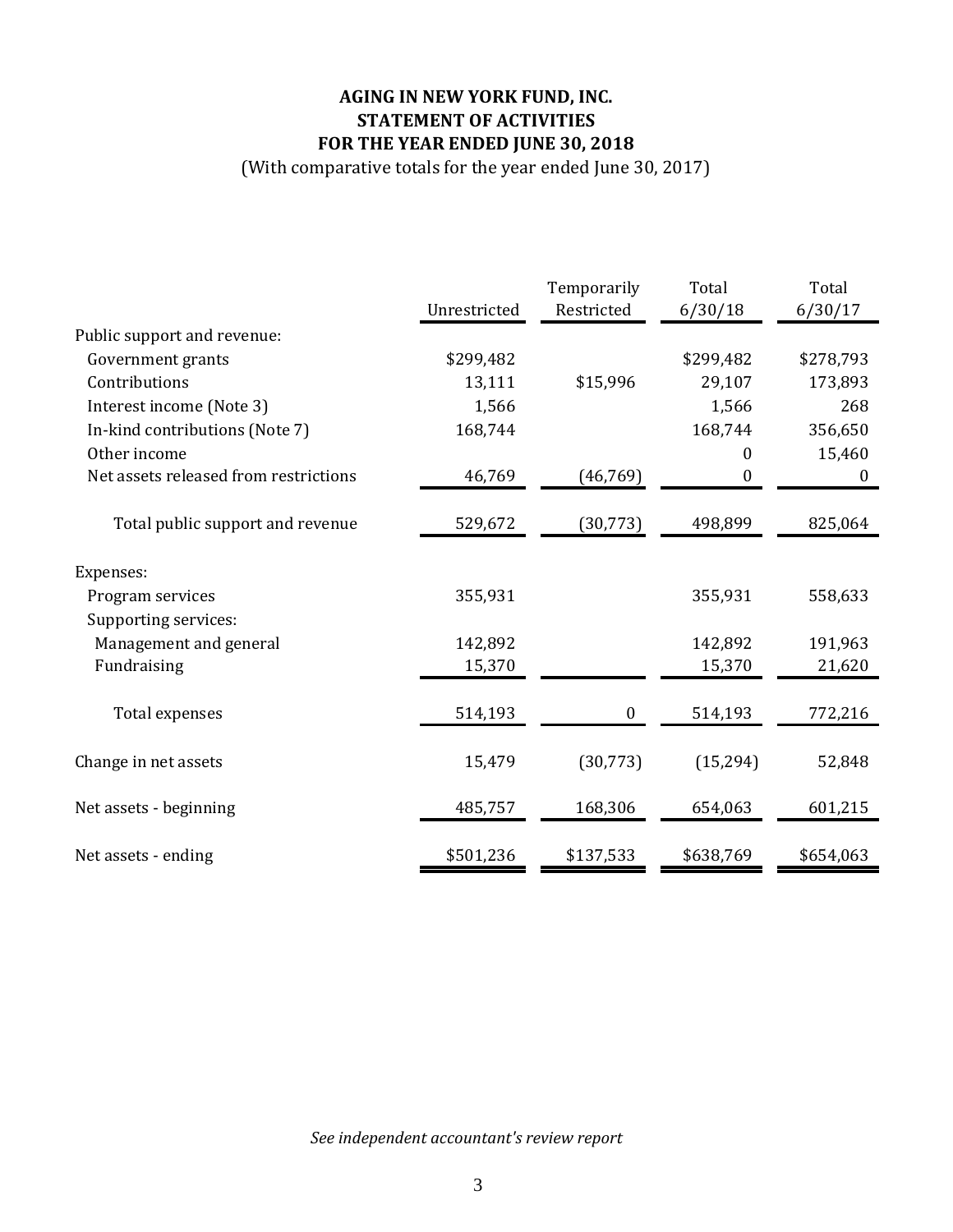# **AGING IN NEW YORK FUND, INC. STATEMENT OF FUNCTIONAL EXPENSES FOR THE YEAR ENDED JUNE 30, 2018**

(With comparative totals for the year ended June 30, 2017)

|                              |                     | <b>Supporting Services</b> |             |                  |                  |
|------------------------------|---------------------|----------------------------|-------------|------------------|------------------|
|                              | Program<br>Services | Management<br>and General  | Fundraising | Total<br>6/30/18 | Total<br>6/30/17 |
| Salaries (including          |                     |                            |             |                  |                  |
| in-kind)(Note 7)             | \$225,577           | \$57,922                   | \$11,303    | \$294,802        | \$364,230        |
| Payroll taxes and benefits   |                     |                            |             |                  |                  |
| (including in-kind)(Note 7)  | 44,272              | 11,368                     | 2,219       | 57,859           | 105,073          |
| Grant expenses               |                     |                            |             | $\boldsymbol{0}$ | 18,571           |
| Professional fees (including |                     |                            |             |                  |                  |
| in-kind)(Note 7)             | 16,450              | 46,154                     |             | 62,604           | 140,015          |
| Occupancy (in-kind) (Note 7) | 23,252              | 5,971                      | 1,165       | 30,388           | 30,388           |
| Conferences and              |                     |                            |             |                  |                  |
| volunteer incentives         |                     |                            |             | $\boldsymbol{0}$ | 3,959            |
| Special projects             | 5,839               |                            |             | 5,839            | 68,656           |
| Office expenses              |                     |                            |             |                  |                  |
| (including in-kind)(Note 7)  | 19,837              | 1,098                      | 25          | 20,960           | 20,933           |
| Equipment rental             |                     |                            |             |                  |                  |
| (including in-kind)(Note 7)  | 205                 | 53                         | 10          | 268              | 268              |
| Travel                       | 3,530               | 84                         |             | 3,614            | 3,259            |
| Miscellaneous                | 4,235               | 14,636                     | 10          | 18,881           | 1,875            |
| Depreciation                 | 5,124               | 1,316                      | 257         | 6,697            | 2,790            |
| Insurance                    | 7,610               | 4,290                      | 381         | 12,281           | 12,199           |
| Total expenses               | \$355,931           | \$142,892                  | \$15,370    | \$514,193        | \$772,216        |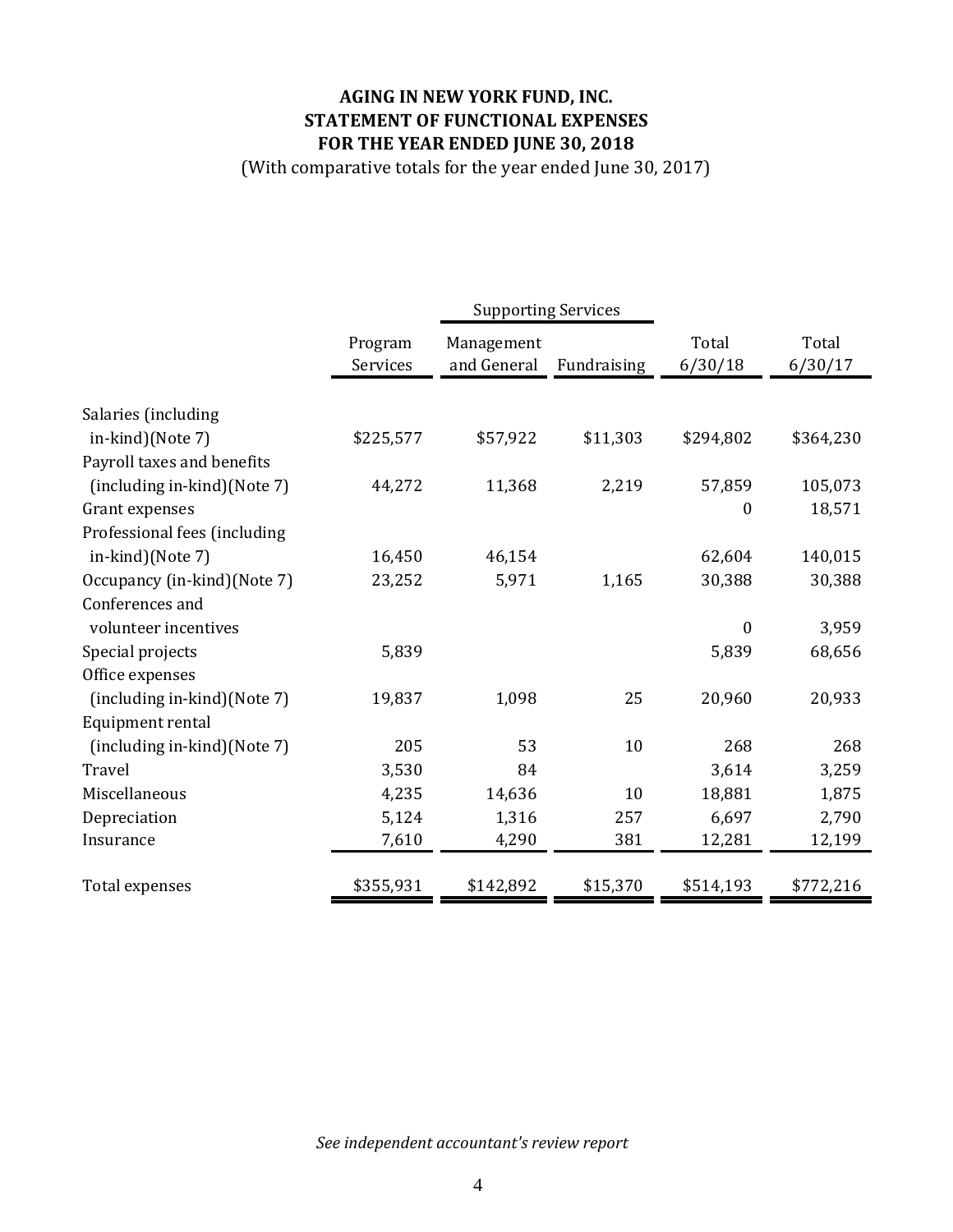# **AGING IN NEW YORK FUND, INC. STATEMENT OF CASH FLOWS FOR THE YEAR ENDED JUNE 30, 2018**

(With comparative totals for the year ended June 30, 2017)

|                                                      | 6/30/18    | 6/30/17    |
|------------------------------------------------------|------------|------------|
| Cash flows from operating activities:                |            |            |
| Change in net assets                                 | (\$15,294) | \$52,848   |
| Adjustments to reconcile change in net assets to     |            |            |
| net cash provided by operating activities:           |            |            |
| Depreciation                                         | 6,697      | 2,790      |
| Changes in assets and liabilites:                    |            |            |
| Grants receivable                                    | 26,166     | 526,071    |
| Prepaid expenses and other assets                    | (195)      | (123)      |
| Accounts payable and accrued expenses                | (6,970)    | (379, 771) |
| Total adjustments                                    | 25,698     | 148,967    |
| Net cash provided by operating activities            | 10,404     | 201,815    |
| Cash flows from investing activities:                |            |            |
| Purchase of fixed assets                             | (32, 237)  | (11, 931)  |
| Purchases of investments (including                  |            |            |
| reinvestment of investment income)                   | (2,808)    | (55)       |
| Net cash used for investing activities               | (35, 045)  | (11, 986)  |
| Net (decrease)/increase in cash and cash equivalents | (24, 641)  | 189,829    |
| Cash and cash equivalents - beginning of year        | 360,117    | 170,288    |
| Cash and cash equivalents - end of year              | \$335,476  | \$360,117  |
|                                                      |            |            |
| Interest and taxes paid                              | \$0        | \$0        |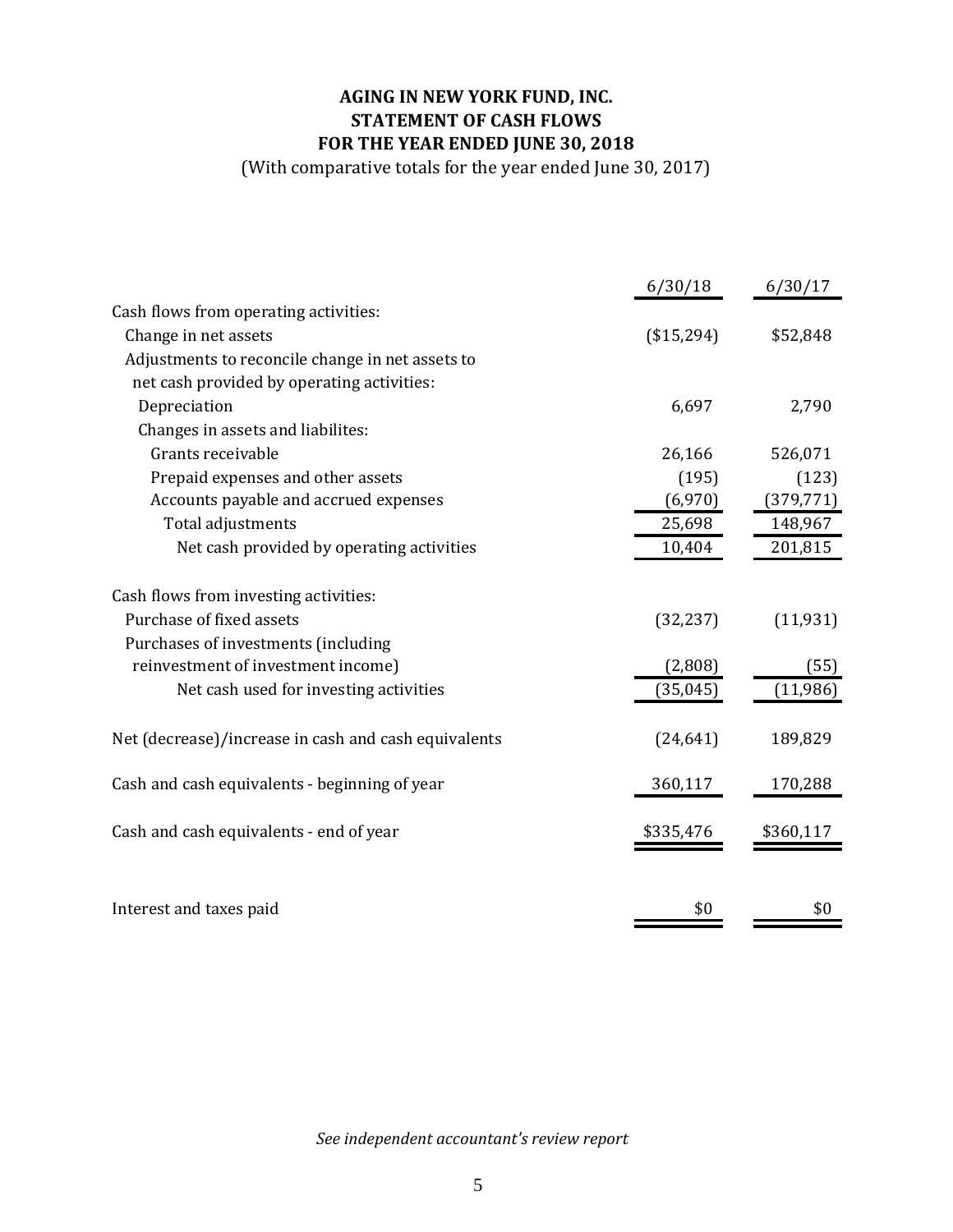## **AGING IN NEW YORK FUND, INC. NOTES TO FINANCIAL STATEMENTS JUNE 30, 2018**

#### **Note 1 - Organization**

The Aging in New York Fund, Inc. ("ANYF") is dedicated to enhancing the quality of life for older New Yorkers and their families. ANYF's vital efforts are to create an age friendly New York focus on maintaining NYC's status as the best place to grow old, identifying cutting edge innovative pilot programming to fill critical gaps in the aging services continuum, and providing fiscal and administrative support to other NYC non-profits.

ANYF has been notified by the Internal Revenue Service that they are exempt from Federal income taxes under Section  $501(c)(3)$  of the Internal Revenue Code. They have not been designated as a private foundation.

#### **Note 2 - Significant Accounting Policies**

a. Basis of Accounting

The financial statements of ANYF have been prepared on the accrual basis of accounting which is the process of recording revenue and expenses when earned or incurred, rather than received or paid.

b. Basis of Presentation

ANYF reports information regarding its financial position and activities according to the following classes of net assets:

- *Unrestricted*  represents all activity without donor-imposedrestrictions as well as activity with donor-imposed restrictions that expire within the same period.
- *Temporarily restricted* represents activity based on specific donor restrictions that are expected to be satisfied by the passage of time or performance of activities.
- *Permanently restricted*  represents those assets, which have been restricted by the donor and must remain intact, in perpetuity. There were no permanently restricted net assets at June 30, 2018 and 2017.
- c. Revenue Recognition

Contributions are recorded as unrestricted, temporarily restricted, or permanently restricted support, depending on the existence and/or nature of any donor restriction. When a restriction expires (that is, when a stipulated time restriction ends or purpose restriction is accomplished), temporarily restricted net assets are reclassified to unrestricted net assets and reported in the statement of activities as net assets released from restriction. If a restricted donation is satisfied within the same period it has been received, it is reflected in the unrestricted class of net assets.

Conditional contributions are recognized when the conditions on which they depend are substantially met.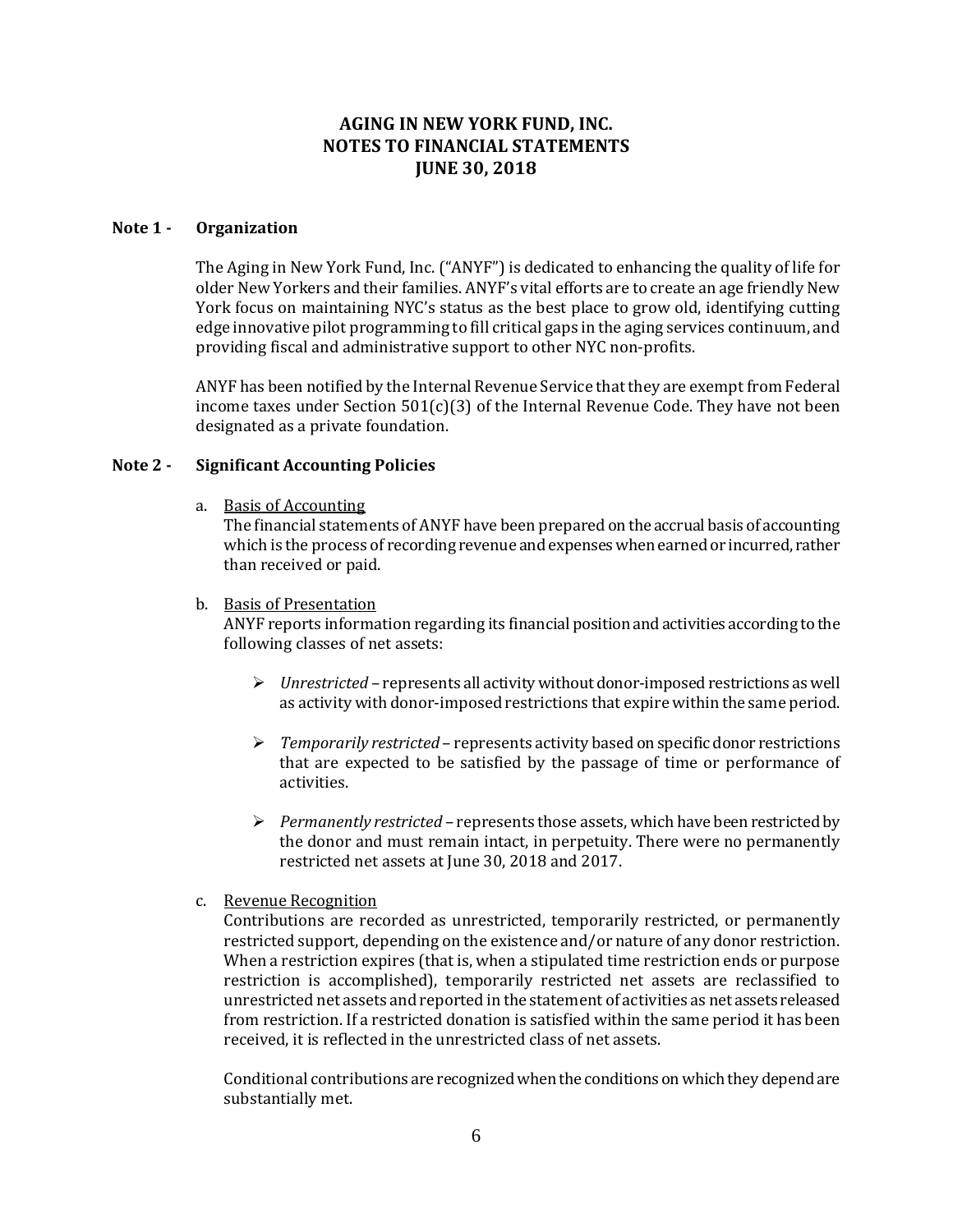Grant awards are recognized as income when the contracted performance has been met, typically by spending grant funds on purchases outlined on the grant agreement.

d. Cash and Cash Equivalents

ANYF considers all liquid investments with an initial maturity of three months or less to be cash and cash equivalents except for cash held with an investment custodian for longterm purposes.

e. Concentration of Credit Risk

Financial instruments, which potentially subject ANYF to concentration of credit risk, consist of cash, money market accounts, and investment securities which have been placed with a financial institution that management deems to be creditworthy. Accounts are insured by the Federal Deposit Insurance Corporation. At year end and at certain times throughout the year, ANYF had uninsured balances; however, they have not suffered any losses due to the failure of any of these institutions.

The market value of investments is subject to fluctuation; however, management believes that the investment policy is prudent for the long-term welfare of ANYF.

f. Grants Receivables

Grants are recognized when they are considered unconditional in nature and are recorded at net realizable value if due in less than one year. At June 30, 2018 and 2017, all outstanding receivables were due within one year.

Management has reviewed all outstanding receivables for collectability and has determined that no allowance for doubtful accounts is needed.

g. Property and Equipment

Purchases of property and equipment that exceed predetermined amounts where ANYF retains title and that benefit future periods are capitalized at cost, or if donated, at the estimated fair value at the time of donation. Depreciation is charged using the straightline method over the estimated useful life of the asset, which is typically five years.

h. Fair Value Measurements

Fair value refers to the price that would be received to sell an asset in an orderly transaction between market participants at the measurement date.

i. In-Kind and Donated Services

In-kind contributions are recognized in circumstances where services create or enhance non-financial assets or require specialized skills, are provided by individuals possessing those skills and would typically need to be purchased if not provided in-kind.(See Note 7 for further details.)

Donated materials are recorded at fair value at the date of donation.

Many volunteers, including board members, provide service in support of ANYF's mission. Those services have not been recognized on the financial statements because they do not meet the criteria outlined above.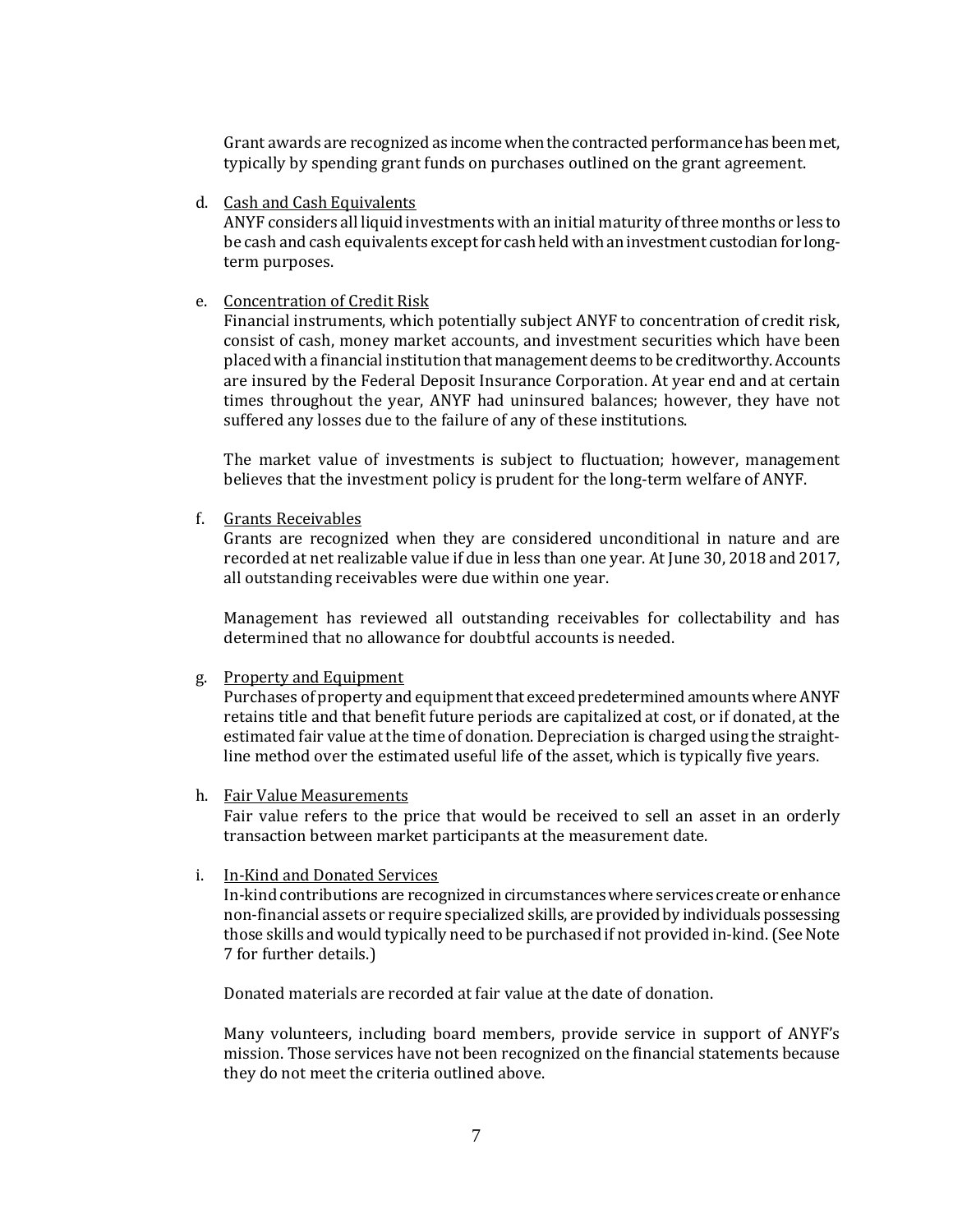#### j. Management Estimates

The preparation of financial statements in accordance with accounting principles generally accepted in the United States of America requires management to make estimates and assumptions that affect certain reported amounts and disclosures. Actual results could differ from those estimates.

#### k. Expense Allocation

The costs of providing various programs and other activities have been summarized on a functional basis in the financial statements. Accordingly, certain costs have been allocated among the programs and supporting services benefited. Management and general expenses include those expenses that are not directly identifiable with any other specific function but provide for the overall support and direction of ANYF.

#### l. Contingencies

Government contracts are subject to audit by the grantor. Management does not believe that any audits, if they were to occur, would result in material disallowed costs, and has not established any reserves. Any disallowed costs would be recorded in the period notified if it is probable that a liability has been incurred.

#### m. Accounting for Uncertainty of Income Taxes

ANYF does not believe its financial statements include any material, uncertain tax positions. Tax filings for periods ending June 30, 2015 and later are subject to examination by applicable taxing authorities.

#### n. Summarized Comparative Information

The financial statements include certain prior-year summarized comparative information in total but not by net asset class. Such information does not include sufficient detail to constitute a presentation in conformity with accounting principles generally accepted in the United States of America. Accordingly, such information should be read in conjunction with ANYF's financial statements for the year ended June 30, 2017, from which the summarized information was derived.

#### o. Subsequent Events

Management has evaluated for potential recognition and disclosure events subsequent to the date of the statement of financial position through February 14, 2019, the date the financial statements were available to be issued. No events have occurred subsequent to the statement of financial position date through our evaluation date that would require adjustment to or disclosure in the financial statements.

#### p. New Accounting Pronouncement

The Financial Accounting Standards Board (FASB) issued an Accounting Standards Update (ASU) No. 2016-14, *Presentation of Financial Statements of Not-for-Profit Entities*. The ASU, which becomes effective for the June 30, 2019 year, focuses on improving the current net asset classification requirements and information presented in financial statements and notes that is useful in assessing a not-for-profit's liquidity, financial performance and cash flows.

On June 21, 2018[, FASB](http://www.fasb.org/home) issue[d ASUN](https://www.fasb.org/cs/Satellite?c=Document_C&cid=1176170810258&pagename=FASB%2FDocument_C%2FDocumentPage)o. 2018-08, *Clarifying the Scope and the Accounting Guidance for Contributions Received and Contributions Made*. The ASU which becomes effective for the June 30, 2020 year, provides guidance on whether a receipt from a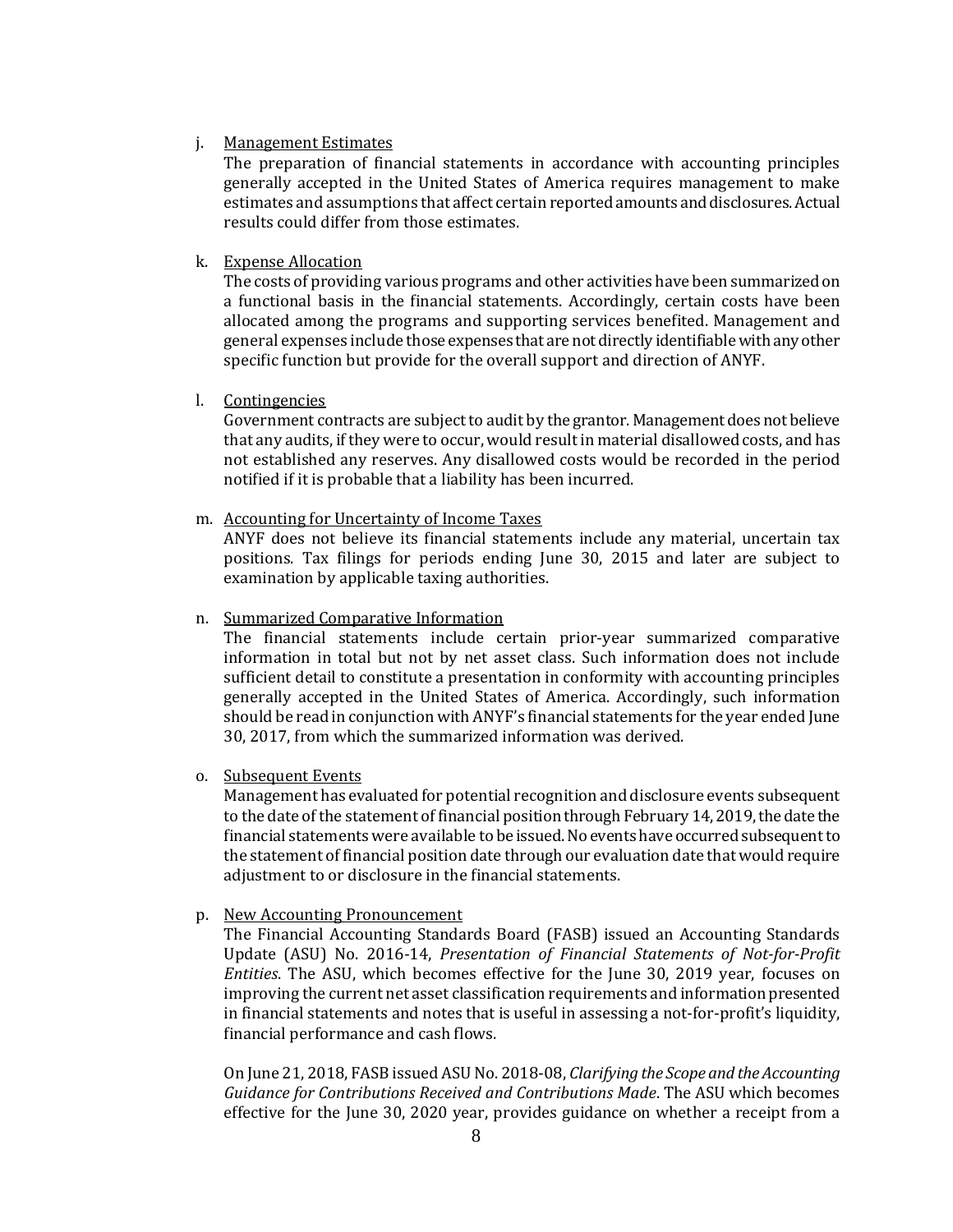third-party resource provider should be accounted for as contributions (nonreciprocal transactions) within the scope of Topic 958, Not-for-Profit Entities, or as exchange (reciprocal) transactions.

FASB issued ASU No. 2014-09, *Revenue from Contracts with Customers*. The ASU, which becomes effective for the June 30, 2020 year, focuses on a principle-based model. It highlights the identification of performance obligations of the contract, determining the price and allocating that price to the performance obligation so that revenue is recognized as each performance obligation is satisfied.

In addition, FASB issued ASU No. 2016-02, *Leases*. The ASU, which becomes effective for the June 30, 2021 year, requires the full obligation of long-term leases to be recorded as a liability with a corresponding "right to use asset" on the statement of financial position.

ANYF is in the process of evaluating the impact these standards will have on future financial statements.

#### **Note 3 - Investments**

Investments are recorded at fair value. Accounting standards establish a fair value hierarchy giving the highest priority to quoted market prices in active markets and the lowest priority to unobservable data. All investments were measured using Level 1 inputs, which are the quoted prices in active markets for identical assets.

The following summarizes the composition of investments:

|                    | 6/30/18   | 6/30/17   |
|--------------------|-----------|-----------|
| <b>Money Funds</b> | \$225,906 | \$223,098 |

Level 1 investments are valued at the closing price reported on the active market that they are traded on.

#### **Note 4 - Fixed Assets**

Fixed assets consist of:

|           | 6/30/17  |
|-----------|----------|
| \$91,085  | \$58,848 |
| (47, 944) | (41,247) |
| \$43.141  | \$17.601 |
|           | 6/30/18  |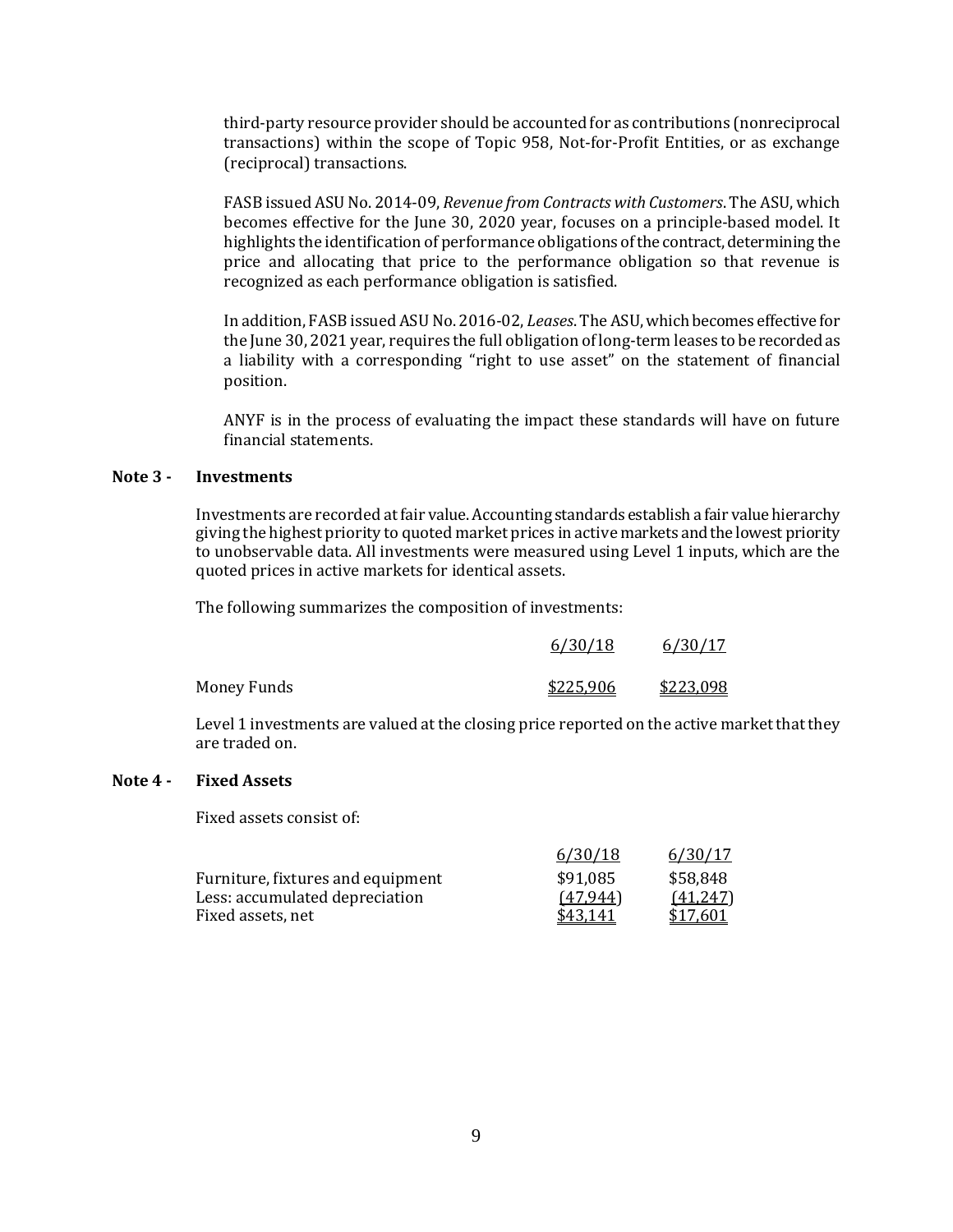## **Note 5 - Temporarily Restricted Net Assets**

| June 30, 2018    |                  |               |                                           |
|------------------|------------------|---------------|-------------------------------------------|
|                  |                  | Released      |                                           |
| <b>Balance</b>   | Restricted       | from          | <b>Balance</b>                            |
| 7/1/17           | Contributions    | Restrictions  | 6/30/18                                   |
|                  |                  |               |                                           |
| \$2,101          | \$0              | (\$2,101)     | \$0                                       |
| 290              | $\boldsymbol{0}$ | (290)         | $\theta$                                  |
| 12,164           | 5                | (2, 174)      | 9,995                                     |
| 22,039           | 991              | (7,020)       | 16,010                                    |
| 8,336            | 0                | (1,015)       | 7,321                                     |
| 12,876           | $\boldsymbol{0}$ | $\mathbf{0}$  | 12,876                                    |
|                  |                  |               |                                           |
| $\boldsymbol{0}$ | 15,000           | 0             | 15,000                                    |
| 79,461           | 0                | (3, 130)      | 76,331                                    |
| 16,451           | 0                | (16, 451)     | $\theta$                                  |
| 14,588           | $\theta$         | (14, 588)     | 0                                         |
| \$168,306        | \$15,996         | (\$46,769)    | \$137,533                                 |
|                  |                  |               |                                           |
|                  |                  |               |                                           |
| <b>Balance</b>   | Restricted       | from          | Balance                                   |
|                  |                  |               | 6/30/17                                   |
|                  |                  |               |                                           |
| \$44,557         | \$0              | (\$44,557)    | \$0                                       |
| 14,374           | 0                | (12, 273)     | 2,101                                     |
| 2,576            | $\theta$         | (2,286)       | 290                                       |
| 12,000           | 164              | 0             | 12,164                                    |
| 12,339           | 10,000           | (300)         | 22,039                                    |
| 10,941           | $\theta$         | (2,605)       | 8,336                                     |
| 12,876           | $\boldsymbol{0}$ | 0             | 12,876                                    |
| 77,595           | 3,000            | (1, 134)      | 79,461                                    |
| 55,394           | 50,000           | (88, 943)     | 16,451                                    |
| 25,105           | $\mathbf{0}$     | (10, 517)     | 14,588                                    |
| \$267,757        | \$63,164         | (\$162,615)   | \$168,306                                 |
|                  | 7/1/16           | Contributions | June 30, 2017<br>Released<br>Restrictions |

The following summarizes the changes in temporarily restricted net assets:

#### **Note 6 - Related Party Transactions**

The Commissioner for New York City's Department for the Aging ("DFTA") serves as ANYF's President, and Deputy Commissioner for DFTA serves as ANYF's Acting Executive Director and Secretary. DFTA provided various in-kind contributions to ANYFwhich are described in Note 7 below.